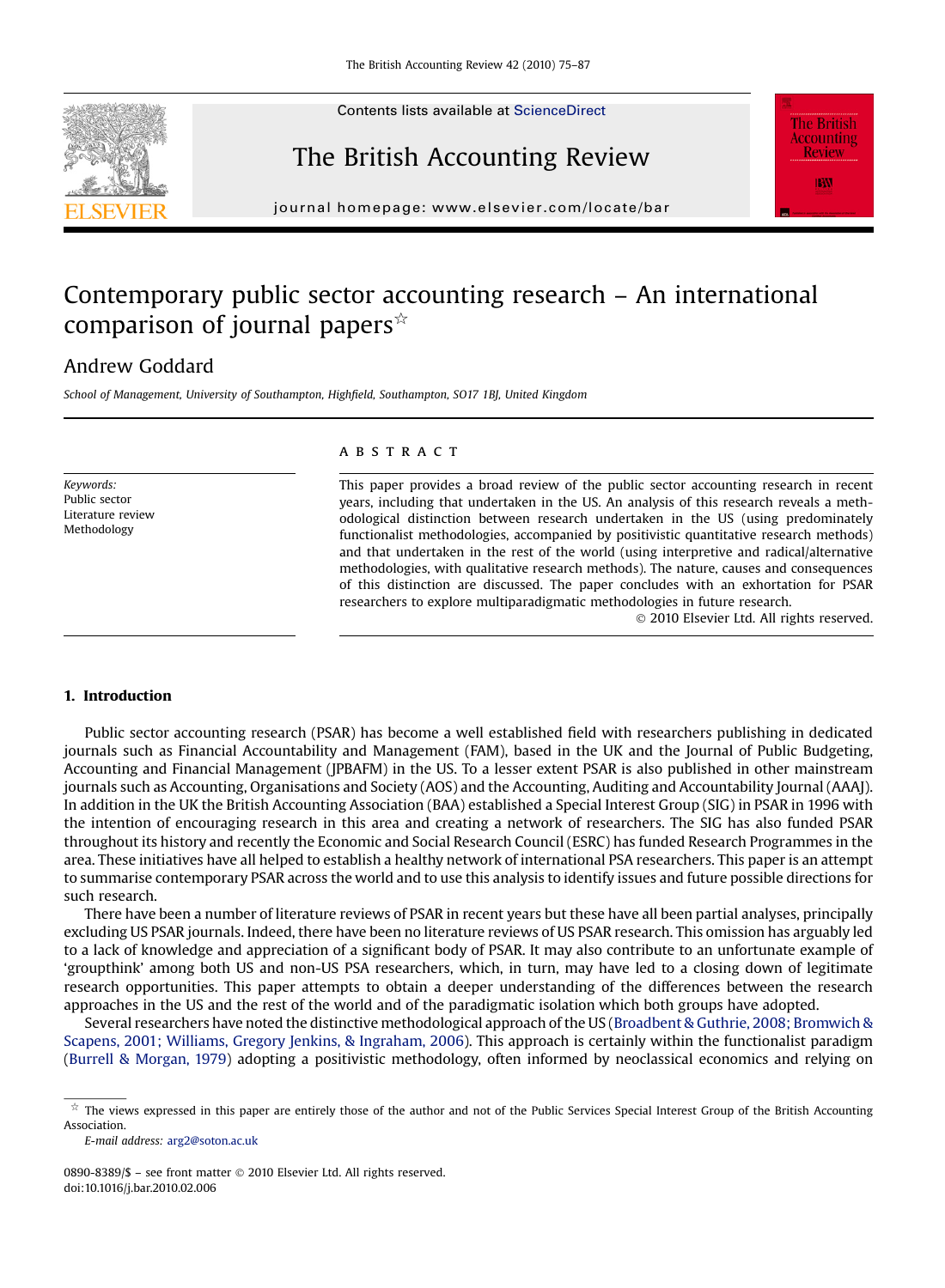quantitative research methods. In contrast, non-US research is predominantly interpretive and critical, often informed by social theorists concerned with context and relies on qualitative methods. However, adoption of either approach should not be regarded as the only correct way, nor should it dismiss research undertakenwith a different approach. In accounting research in general there is growing concern [\(Khalifa & Quattrone, 2008; Reiter & Williams, 2002](#page--1-0)) with 'the lack of recognition and communication across..paradigms resulting from the fragmentation and polarisation of accounting academia' [\(Modell, 2009](#page--1-0), p. 208). Moreover, the stranglehold these paradigmatic approaches hold over the research agendas can lead to insularity and limited research within each community. For instance little contextual research using interpretive methodologies is undertaken in PSAR in the US and little functionalist PSAR is undertaken elsewhere. The limiting effect this has upon the research agenda may be deepened by the tendency for functionalist researchers to address subject matter that is more immediately amenable to quantitative methods and interpretive/critical researchers to address subjects more amenable to contextual, qualitative methods. Yet another possibility for extending PSA research lies in the emerging interest in the broader accounting research community, in combining theories, methodologies and methods across paradigms, to enhance the research agenda [\(Brown & Brignall, 2007; Davila & Oyon, 2008; Hopper & Hoque, 2006; Locke & Lowe, 2008; Modell, 2005, 2009](#page--1-0)).

This paper addresses the gap in literature reviews of US PSAR, analyses and discusses whether and to what extent a paradigmatic dichotomy exits in PSA research in the US and elsewhere and examines the characteristics and consequences of such a dichotomy. Finally, the paper discusses the possibilities for releasing PSA research and researchers from these paradigmatic 'bunkers' by encouraging researchers to adopt approaches alongside those dominant in their own academic contexts and/or adopting multiparadigmatic approaches.

#### 2. Prior reviews of PSAR literature

Some of the reviews of PSAR literature have been general and relatively unstructured, such as [Guthrie, Humphrey, and](#page--1-0) [Olson \(1999\); Humphrey, Miller, and Scapens \(1993\); Lapsley \(1988\)](#page--1-0) and [Olson, Guthrie, and Humphrey \(1998\).](#page--1-0) However of most relevance to this paper are the more structured reviews by [Broadbent and Guthrie \(1992, 2008\)](#page--1-0) and [van Helden](#page--1-0) [\(2005\)](#page--1-0). [Broadbent and Guthrie \(1992, 2008\)](#page--1-0) have produced two reviews of PSAR, focused on 'alternative accounting research' as opposed to 'traditional' accounting. They categorised PSAR in terms of accounting's relationship with its organisational context and with its assumed power to lead to change in the public sector ([Broadbent & Guthrie, 1992\)](#page--1-0). PSAR which considered the organisational context as unimportant and which assumed accounting was very powerful in achieving change was categorised as 'traditional'. Other combinations were categorised as 'alternative'. The paper concluded that little 'alternative' research had been undertaken at the time and called for more such research across the broad scope and context of the public sector with an emphasis on evaluating new accounting.

[Broadbent and Guthrie \(2008\)](#page--1-0) present a much more comprehensive review of 'contextual' PSAR over the last twenty years. It categorises some 452 papers from eight selected journals over the period 1992–2006. The journals were AOS, AAAJ, Accounting Forum (AF), British Accounting Review (BAR), Critical Perspectives on Accounting (CPA), European Accounting Review (EAR), FAM, and Management Accounting Research (MAR). As in the 1992 study, only 'alternative' PSAR was included and 'American mainstream and those similar journals that concern themselves with more positivistic approaches in which populations of data rather than the use of accounting in particular organisational settings' (p. 131) were purposively omitted. They found a broad variety of research sites but perhaps a lack of depth in specific areas. There was a concentration on management accounting with an emerging interest in accountability, auditing and some new areas such as Public Private Partnerships (PPP)/Private Finance Initiatives (PFI) and social and environmental issues. In terms of methodology, they found many papers were commentaries and/or normative and that there was more fieldwork and case studies than theoretically informed work. They also found three significant contemporary trends, a move to external reporting and the concern with public infrastructure, governance and risk and performance measurement and management. Finally they identified areas for future research including more contextually technical accounting research, more empirically informed theorising and more engagement with practice.

Another relevant review of PSAR was undertaken by [van Helden \(2005\).](#page--1-0) This paper comprised an analysis of 55 PSA management accounting papers in five journals in the period 1999–2001. The five journals, AAAJ, AOS, FAM, MAR, and EAR had also been included in the [Broadbent and Guthrie \(1992\)](#page--1-0) analysis. No US journals were included. The analysis found most papers were concerned with budgeting and performance measurement, most had a theoretical component and used a case study approach. These results differ from Broadbent and Guthrie, particularly with respect to the theoretical component. This may be due partly to the sub set of journals and years chosen, partly to the selection of only management accounting papers and possibly to the coding of the categories and/or the interpretation of what constitutes a theoretical component. Van Helden also investigated the extent to which this research was related to New Public Management (NPM). He found that papers mainly dealt with NPM concepts, techniques and practices, with little attention being given to the impact of these practices, a similar finding to Broadbent and Guthrie.

Whilst these research reviews have provided valuable insights into PSAR, they are limited in scope. As discussed above, perhaps the most serious omission concerns that of PSAR in the US. Such an omission inevitably limits our knowledge of contemporary PSA and is particularly likely to provide a bias against the positivistic, neoclassical economics based and quantitative PSAR predominate paradigm in the US [\(Williams et al., 2006](#page--1-0)). In order to provide a contemporary view of PSAR it is also preferable to select just the most recent years as taking a longer period may tend to obscure the emergence of more recent research in new areas or different theoretical and/or methodological approaches.